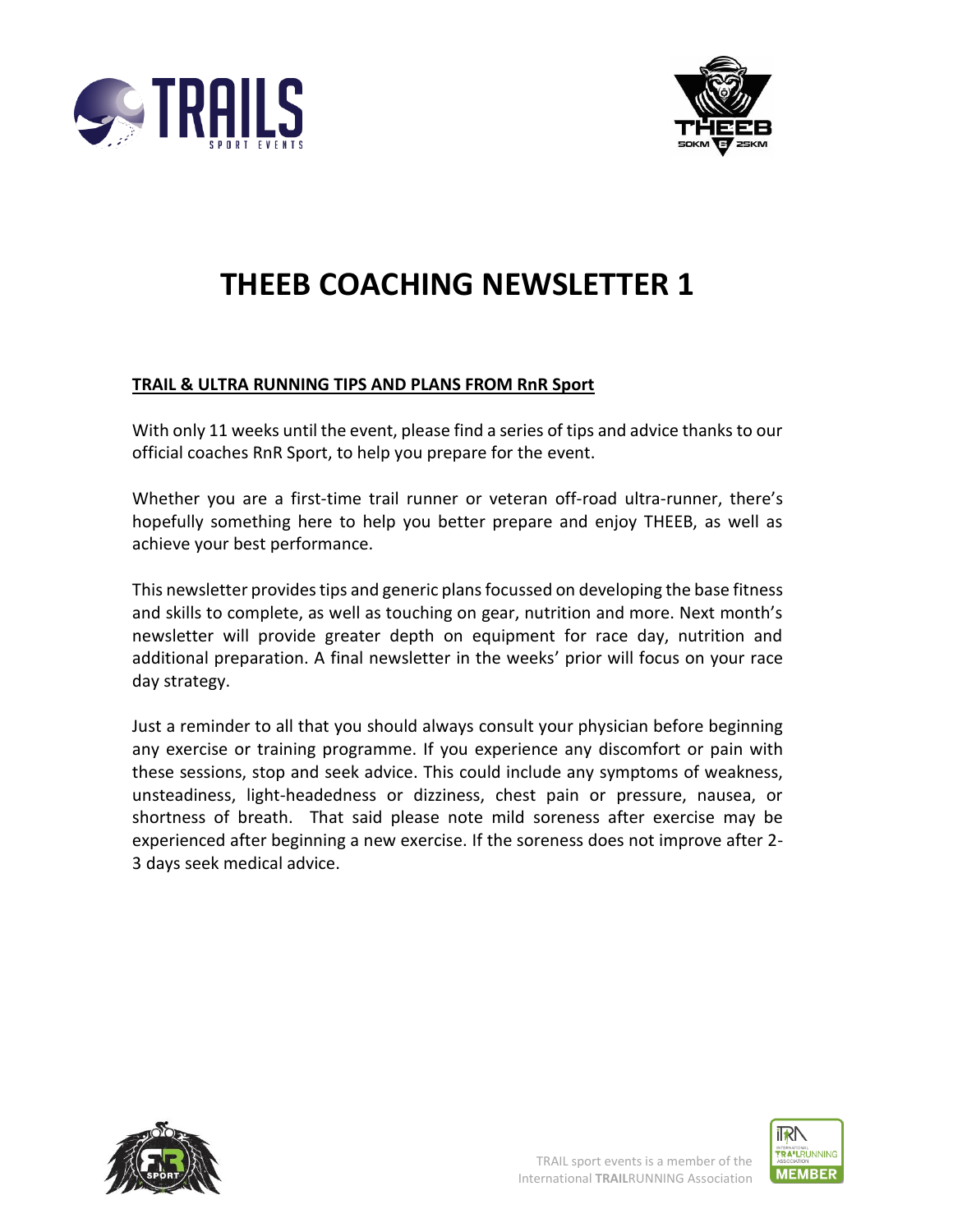



### **Trail Running vs. Road Running**

Whether you are doing the 10km, 25km or 50km run at THEEB an important starting point for all participants, especially first-timers, is to take note that trail or off-road running is very different to running on the road.

# **As much as possible go out and train on terrain similar to what you will be racing on;**

- Get used to running in the desert, head to Zeekrit if you can, but if not head just outside Doha (or the city you live in) and you can find various areas with suitable terrain. Just be sure it is land accessible to the public.
- Practice running on;
	- o Hard, rocky desert surfaces. Often this is narrow single-track paths and can be surprisingly tough as it is not as soft and forgiving underfoot as you might expect. This is why you will often see ultra-desert athletes running in highly cushioned shoes.
	- $\circ$  Soft sand on the beaches and little dunes, which can tire you out really quickly and utilizes a lot of stability and lateral (side to side movement) muscles that are often not used. As such, you will really want to spend time developing strong core muscles and developing the muscles that support side to side movement. These are muscles most road runners are weak in as they have developed only the muscles needed for forward propulsion and stability.
- Practice running up and down small hills (fortunately there are no big dunes or jebel like hills on course) but with loose or rocky surfaces in Zeekrit you will really benefit from having practice on hills. If you can't get out to Zeekrit why not try the new running track with small hills in Katara, or at the gym try a workout on the stair machine or running the stairs in your work building.
- Additionally, try running at the time of day you will be competing, so you get used to your body being active at this time. A lot of people who only train in the evening really find it difficult to perform in the early morning. It is really beneficial to get used to this. The more you get out and train off road, the more you will get experience, feel confident, tailor your training to address your weaknesses and in turn be ready and confident on race day.



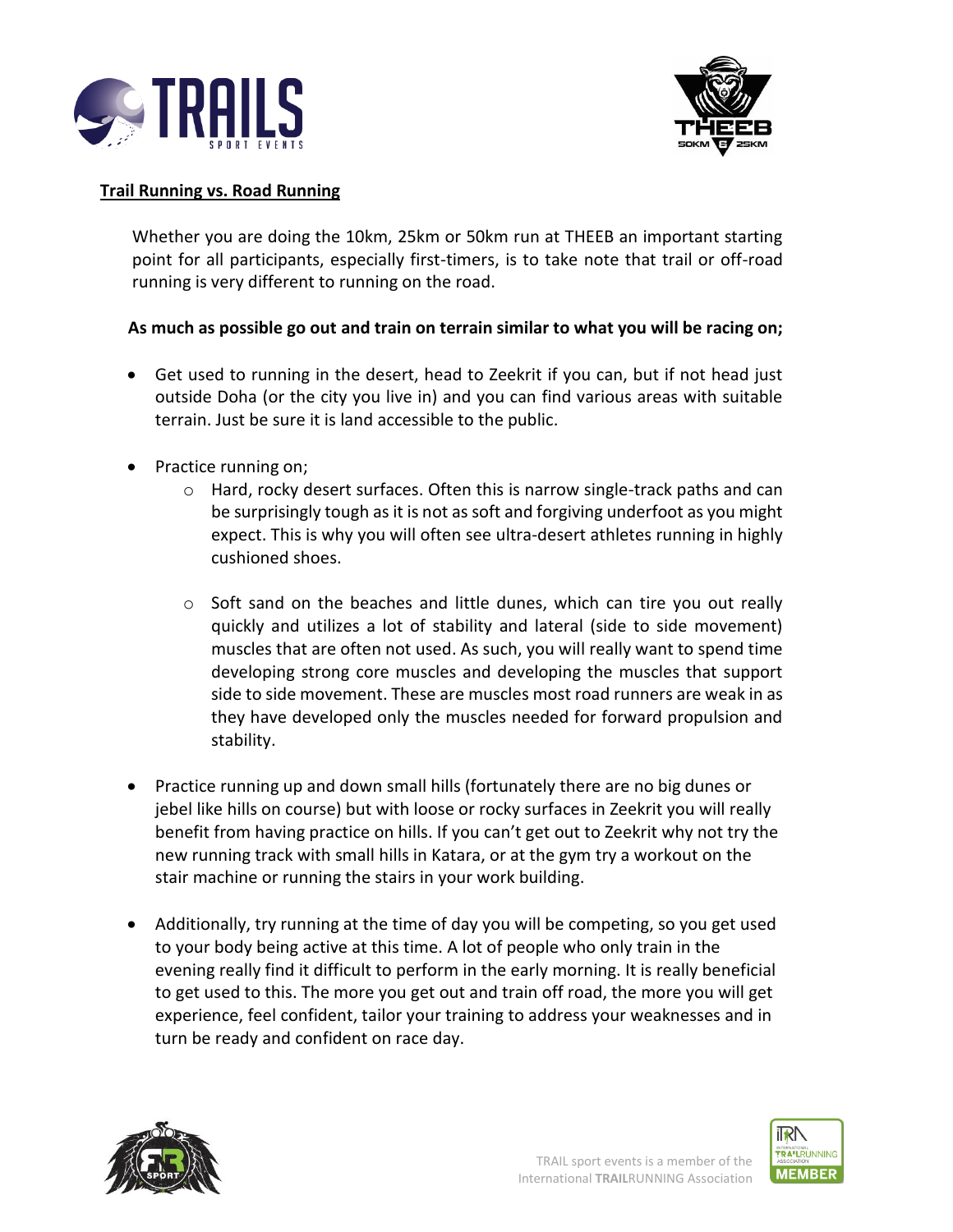



*The more you get out and train off road, the more you will get experience, feel confident, tailor your training to address your weaknesses and in turn be ready and confident on race day.*

### **Ultra-Trail Running Isn't That Scary But Should Be Respected.**

In addition to the difference between off-road and road surface running, for those athletes in the 50K race, it might be their first Ultra and often people are either;

- Scared of the step up, and worried they won't be able to accomplish it or…
- Think it's only 8km more, it's not a big deal and as such doesn't need special preparation

The reality is that it is a serious undertaking and longer than a marathon, and with the varying surface can often take 50% or more time to complete what is only 16% longer.

This additional time means you require more endurance and more energy (fuel). You need to be used to being on your feet longer and often utilize additional equipment, as you will need to be able to deal with greater changes in temperature or weather. There is also the possibility you will experience more mental highs and lows, therefore, adequate preparation is key.

With adequate preparation it is totally achievable, and a wonderful experience in the amazing environment of Qatar and Zeekrit.



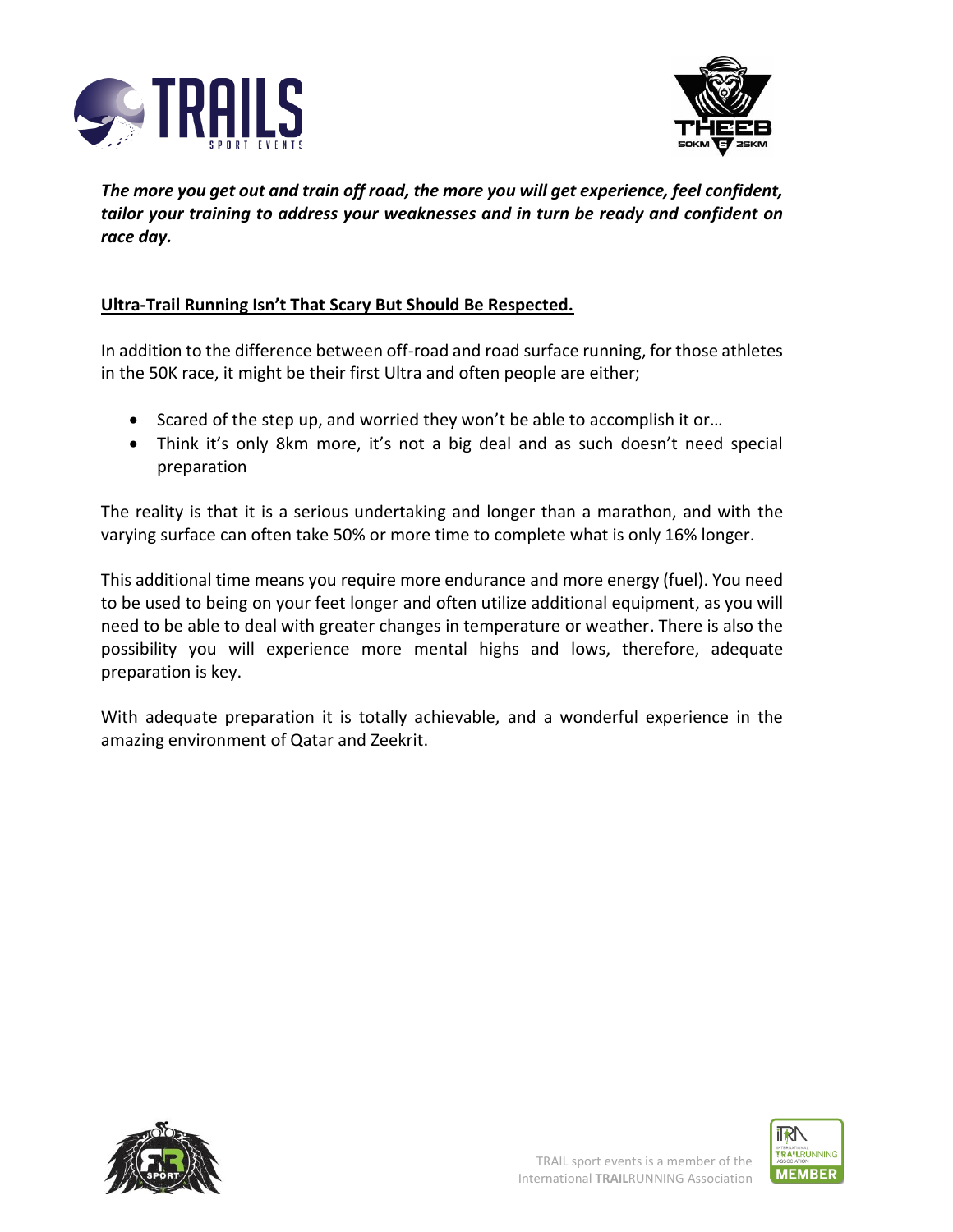



### **General Training Tips for Trail and Ultra Running**

- **Ease Into The trails** Running off-road is hugely important but if you are new to trail running ease into it. Start by introducing maybe one short off-road run into each week's session and slowly add more. As mentioned, off-road running will work a lot of muscles that are under-developed, and as such you want to allow them to develop and not fatigue at first.
- **Run Easy** Running comfortably at a low intensity will help prevent injury as you build distance.
- **Run Far** Long runs are an important part of most training plans as they help condition your body for the physical, and also mental demands of race day and ensure you are ready. When you do these, continually reflect on how you are feeling. Are you moving at pace you can maintain for the rest of the run? Are you drinking and eating enough to fuel yourself to the finish and more?

As you build distance, consider a mix of running and walking. Breaking up the short runs with power walks will help you unload the stress and fatigue that is building up in your body and allow you to easily build volume safely.

- **Trail Running Takes Longer** Remember that when you go off road your running pace will be slower as the terrain, additional muscular demands, surface and greater distance will slow you down. Don't try to push yourself by going at the same speed as normal, but keep it within yourself.
- **Run With The Trail Not Against It** With varying surfaces, terrain (hills, flats, steep descents, etc.) you will start to learn when you can push and when sometimes going easy on soft or steep terrain helps keep your legs fresher for flat or hard surfaces and when you can push. Like playing an instrument trail running takes practice until you get into the rhythm of it.
- **Cross-train for the trail and ultra** As already mentioned you're going to probably start working muscles you've ignored, and in turn new areas of the body will get tight. Incorporating core training and other activities such as swimming, cycling, yoga and stretching. This will be key to help you develop the strength, endurance and flexibility required.



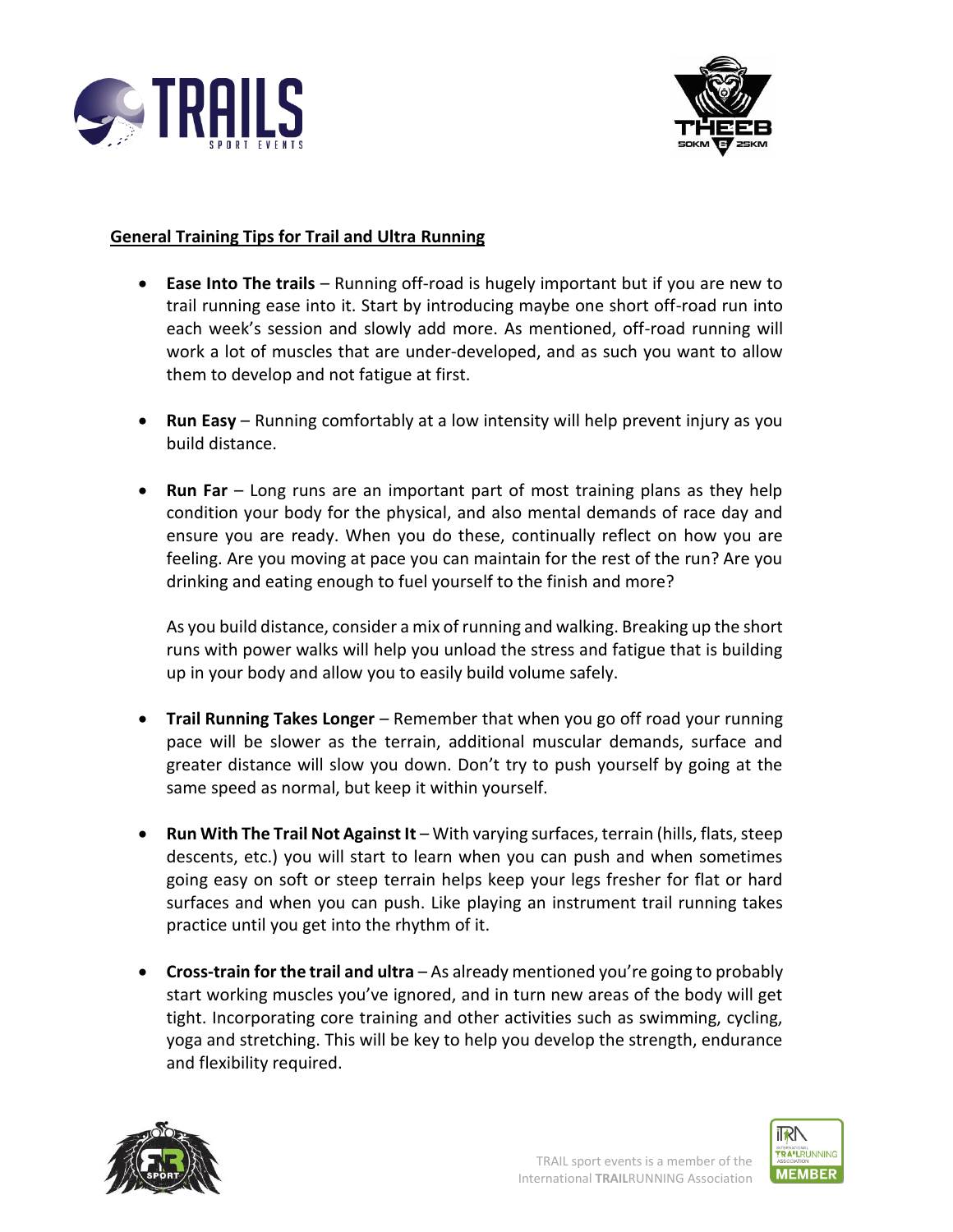



• **Rest for Success –** A common error amongst athletes is to want to train all the time, believing more equals better! The reality is that this is a recipe for disaster. The body needs time to both recover from sessions but also adapt to the new strength, endurance, flexibility etc. you have developed so you can use it going forward. Rest and active recovery (light swimming or spinning) are keys to success.

#### **Equipment Tips**

For THEEB you will require some specific equipment, and in the next coaching newsletter we will give you some equipment recommendations from a coach's perspective in terms of clothing, socks, and more.

As a starting point, you will really need to find a good pair of running shoes suitable for your running style, body type and more. These shoes should have cushioning that will help mediate the hard-rocky desert with grip and are able to deal with both rocky and loose surfaces.

If you are not already a seasoned runner and don't already have a pair of comfortable shoes, the best way to find a suitable pair of shoes is to head to one of the specialist centers or running shoe stores in Doha. These should have on offer gait analysis systems to help ensure you get shoes that are right for your running style and body type.

Also, you will require for the 25/50km events (and recommended for 10K as well) a hydration pack with at least 1-liter drink capacity or running backpack with at least 1-liter capacity.

You want to test your pack long before the event and be sure it is comfortable. Just because your friend says a model is comfortable don't assume it is, body shapes and sizes vary and can massively affect comfort.

Also, as you will want to be self-sufficient between aid stations in the race or when training carry your phone, money, food and maybe even a rain jacket, make sure the pockets have enough room and are easy to access.

*More advice will come in the next newsletter.*



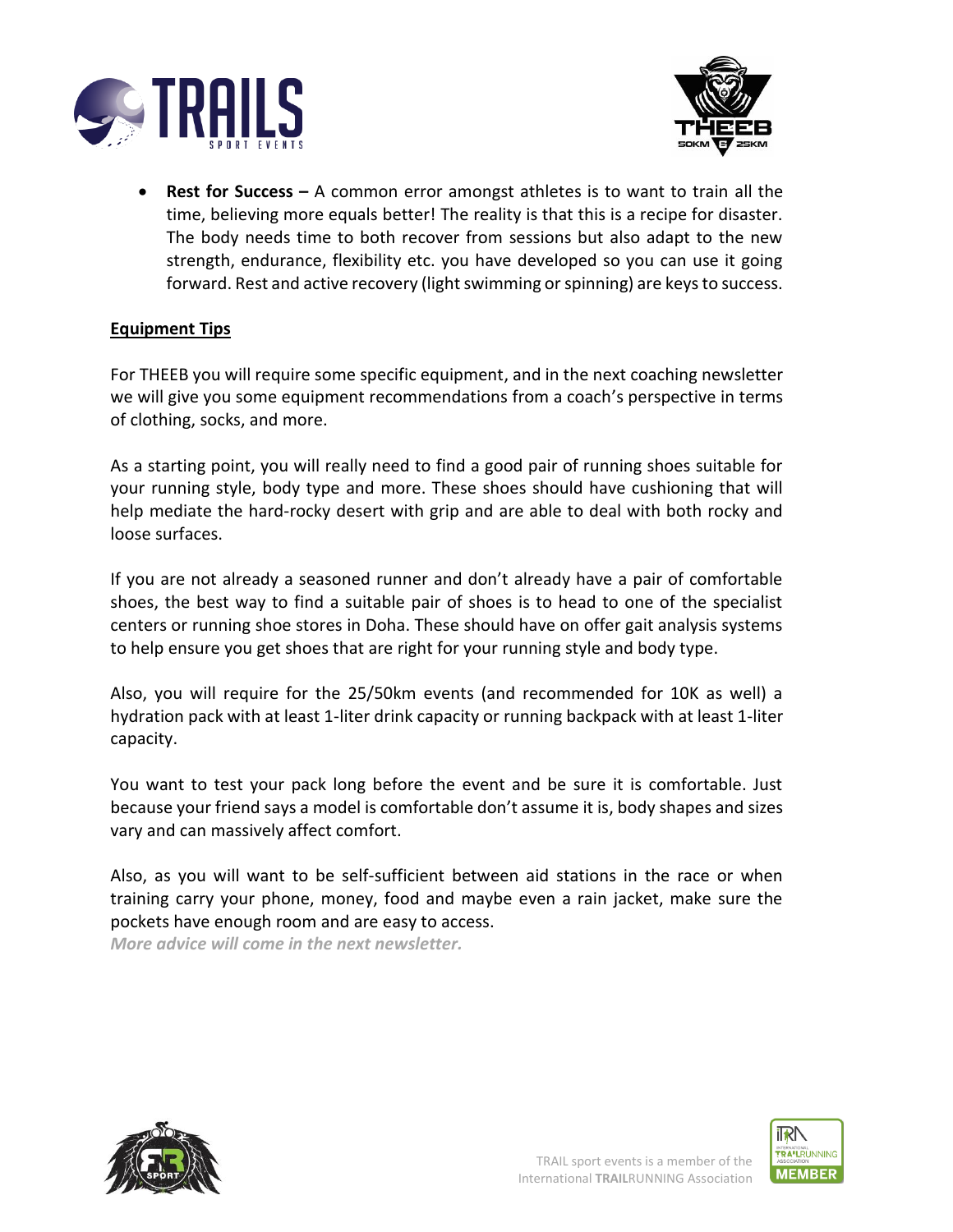



# **Nutrition Tips**

In coming coaching newsletters, we will provide some tips and information to help you plan your nutritional strategy on race day.

That said, with respect to your upcoming training, it is important to remember that as you train your nutrition and hydration will be key to ensure your success. RnR Sport work with OTE Sports Nutrition who have produced this very helpful beginners guide to Sports Nutrition and we would recommend you have a good read. <https://www.otesports.co.uk/blog/beginners-guide-to-sports-nutrition/>

# **What follows now is two training plans for both the 50/25km events and the 10km event**

These beginner plans are aimed at providing a base to help you succeed in reaching the finish line in your first event. They will also hopefully provide good insights even for the most seasoned athletes. Though they are aimed at first time athletes, they still involve a lot of time on feet and kilometres of running. For the 25/50km events please ensure that you are already capable of the first week's training before proceeding and if not maybe consider a distance change for safety.

This is the first of a series of coaching newsletters with more tips on physical preparation; nutrition; equipment; and mental preparation. If there are any other areas which you would like addressed, message the team at THEEB and Pierre and I, will do our best to help.

*Ryan Sosna-Bowd RnR Sport*





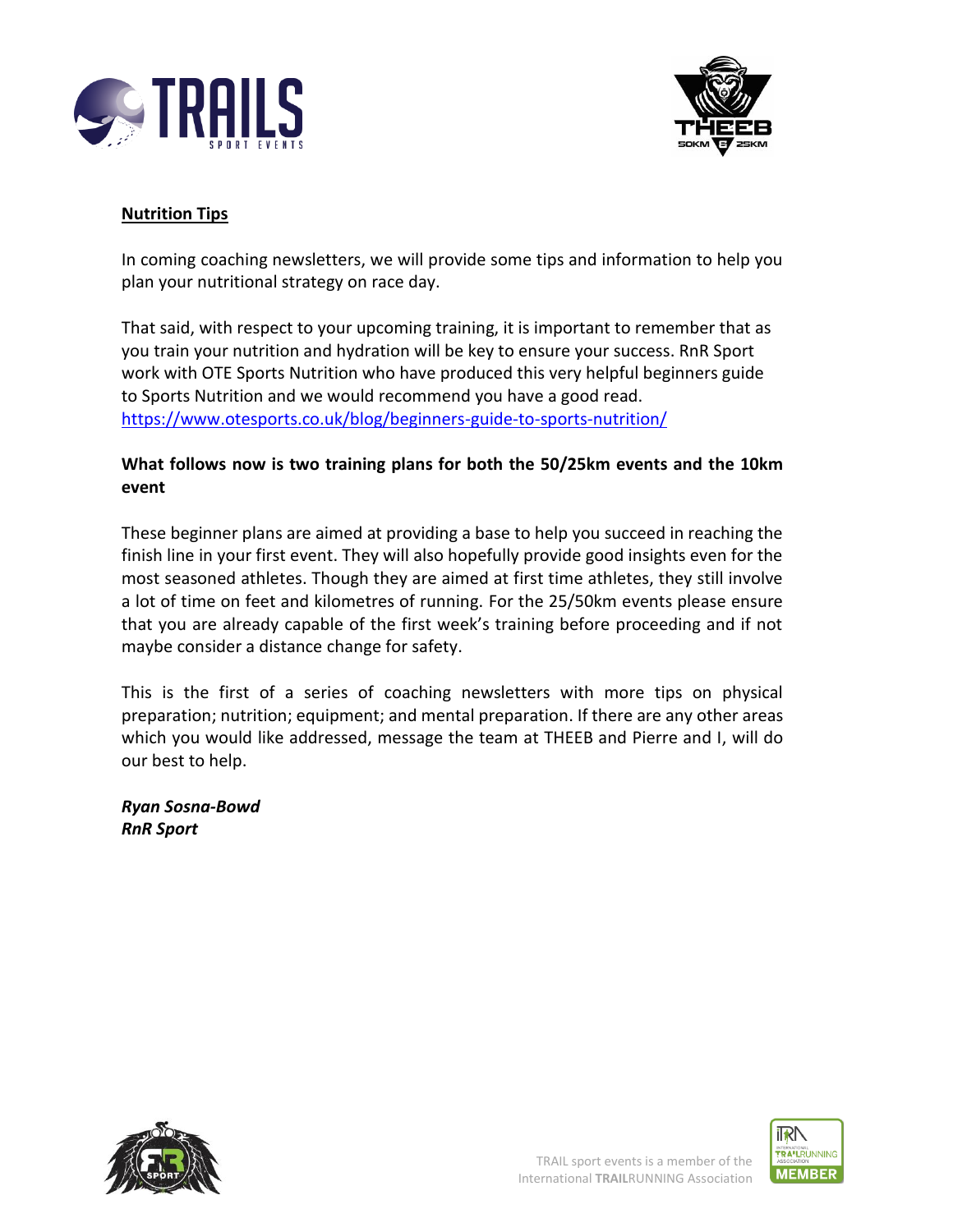



# **10+1 Week Training Plan for 50km/25km (Both)**

If your current fitness would not allow you to easily accomplish the first week of this plan, you may want to consider the feasibility of the distance you have signed up for, you may need to consider dropping down to a shorter distance.

See glossary for further explanation of terms in training plan.

|                                             | <b>SUNDAY</b>   | <b>MONDAY</b><br>(ROAD OR TRAIL FOR<br><b>HILLY RUNS-</b><br><b>INTERVAL RUNS ON</b><br><b>ROAD</b> ) | <b>TUESDAY</b>     | <b>WEDNESDAY</b><br>(ROAD OR TRAIL<br><b>RUNS</b> ) | <b>THURSDAY</b> | <b>FRIDAY</b><br><b>(IDEALLY ON TRAILS</b><br>FOR THESE RUNS) **                                        | <b>SATURDAY</b>                              |
|---------------------------------------------|-----------------|-------------------------------------------------------------------------------------------------------|--------------------|-----------------------------------------------------|-----------------|---------------------------------------------------------------------------------------------------------|----------------------------------------------|
| WEEK 1<br>(SEPT 29 <sup>TH</sup> )          | <b>Rest</b>     | 10km Interval<br><b>Run</b><br><b>6km Interval</b><br><b>Run</b>                                      | <b>1-hour Core</b> | 10km Easy Run   Rest*<br>5 km Easy Run              |                 | 18km Steady<br><b>Run</b><br>10km Steady<br><b>Run</b><br>(Run 4-4.5km)<br>and Walk 0.5-<br>1km Repeat) | 1-hour Core &<br>30 min gym<br>bike/spinning |
| WEEK <sub>2</sub><br>(OCT 6 <sup>TH</sup> ) | Rest/Stretch*** | 1-hour Hilly<br>Run<br>30-minute<br><b>Hilly Run</b>                                                  | <b>1-hour Core</b> | 15km Easy Run<br><b>7km Easy Run</b>                | Rest*           | 28km Steady<br><b>Run</b><br>12km Steady<br><b>Run</b><br>(Run 4-4.5km)<br>and Walk 0.5-<br>1km Repeat) | 1-hour Core &<br>30 min gym<br>bike/spinning |



**IRN** INTERNATIONAL<br>TRA<sup>N</sup>LRUNNING<br>ASSOCIATION **MEMBER**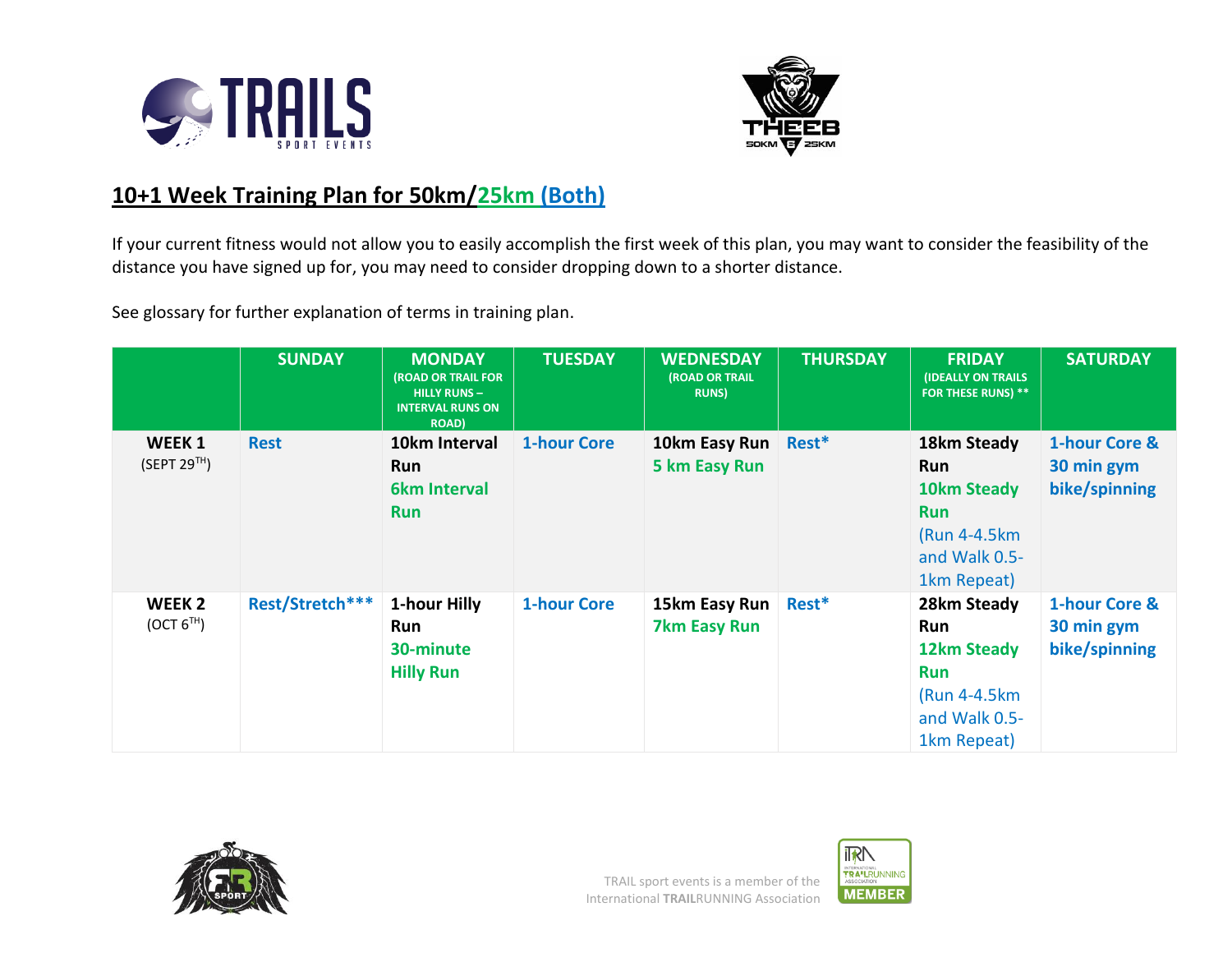



| WEEK <sub>3</sub><br>(OCT 13 <sup>TH</sup> ) | Rest/Stretch*** | 1-hour Hard<br><b>Run with at</b><br>least $10 -$<br>500m hill reps<br>40-minute<br><b>Hard Run with</b><br>at least $6 -$<br>500m hill reps | <b>1-hour Core</b> | 15km Easy Run<br><b>7km Easy Run</b> | Rest*                                                                    | 33km Steady<br><b>Run</b><br><b>16km Steady</b><br><b>Run</b><br>(Run 4-4.5km<br>and Walk 0.5-<br>1km Repeat) | 1-hour Core &<br>30 min gym<br>bike/spinning                                                |
|----------------------------------------------|-----------------|----------------------------------------------------------------------------------------------------------------------------------------------|--------------------|--------------------------------------|--------------------------------------------------------------------------|---------------------------------------------------------------------------------------------------------------|---------------------------------------------------------------------------------------------|
| <b>WEEK4</b><br>(OCT 20 <sup>TH</sup> )      | Rest/Stretch*** | 10km Interval<br>Run<br><b>6km Interval</b><br><b>Run</b>                                                                                    | <b>1-hour Core</b> | 10km Easy Run<br><b>5km Easy Run</b> | <b>Rest</b>                                                              | 12km Steady<br>Run (non-<br>stop)<br><b>8km Steady</b><br>Run (non-<br>stop)                                  | 1-hour Core &<br>30 min gym<br>bike/spinning<br><b>Sport Massage</b><br><b>Recommended</b>  |
| WEEK <sub>5</sub><br>(OCT 27 <sup>TH</sup> ) | Rest/Stretch*** | 1-hour Hilly<br>Run<br>30-minute<br><b>Hilly Run</b>                                                                                         | <b>1-hour Core</b> | 15km Easy Run<br><b>7km Easy Run</b> | Rest*                                                                    | 37.5km<br><b>Steady Run</b><br>(non-stop)<br><b>15km Steady</b><br>Run (non-<br>stop)                         | 1-hour Core &<br>30 min gym<br>bike/spinning1<br>hour Core & 30<br>min gym<br>bike/spinning |
| WEEK <sub>6</sub><br>(NOV 3 <sup>RD</sup> )  | Rest/Stretch*** | 1-hour Hard<br>Run with at<br>least $10 -$<br>500m hill reps                                                                                 | <b>1-hour Core</b> | 5km Easy Run<br><b>3km Easy Run</b>  | 10km Easy<br><b>Morning Run</b><br><b>5km Easy</b><br><b>Morning Run</b> | 40km Steady<br>Run<br>18m Steady<br><b>Run</b>                                                                | 1-hour Core &<br>30 min gym<br>bike/spinning                                                |



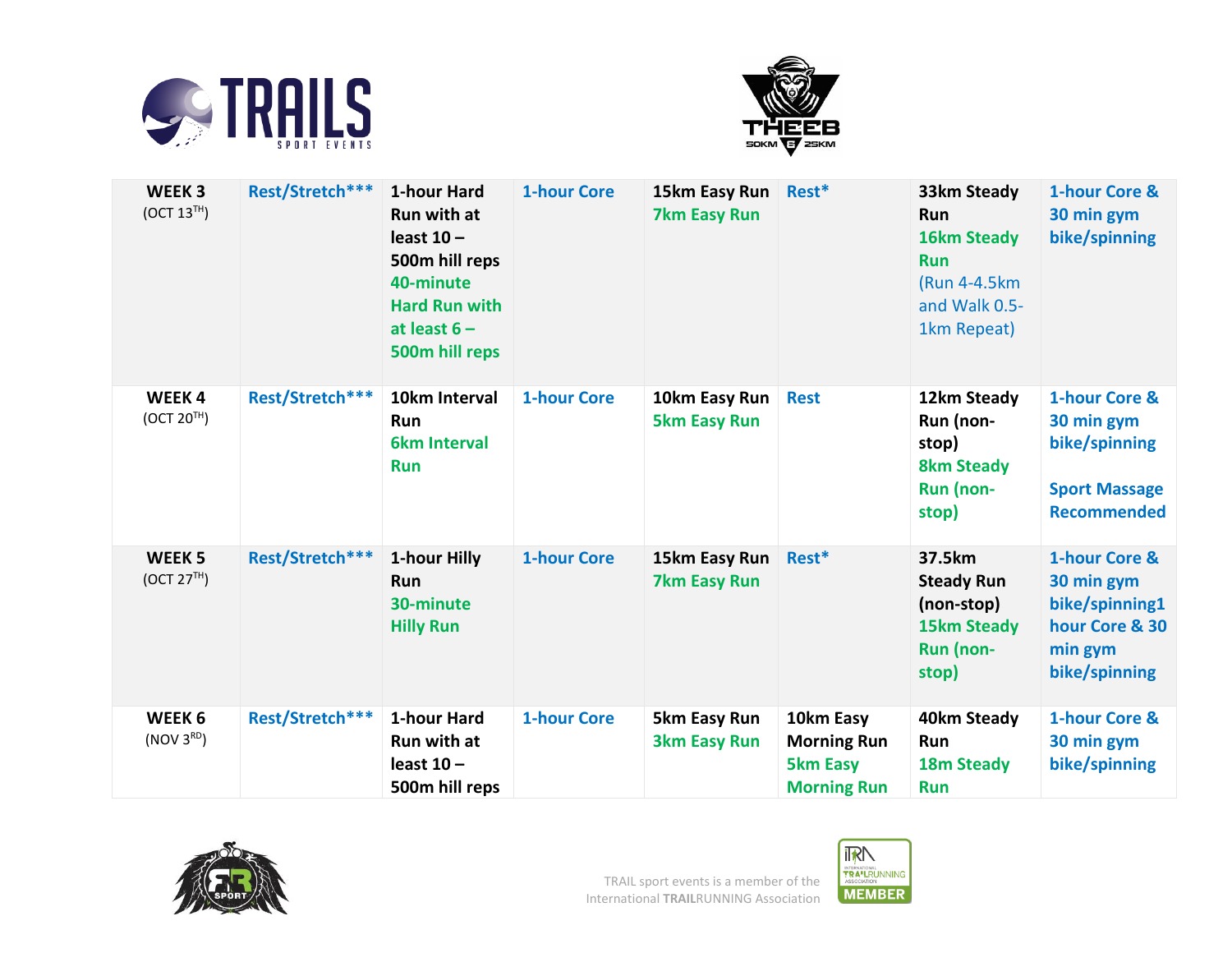



|                                              |                 | 40-minute<br><b>Hard Run with</b><br>at least $6 -$<br>500m hill reps                                                                        |                    |                                      |             | (Run 4-4.5km<br>and Walk 0.5-<br>1km Repeat)                                                                  |                                                                                            |
|----------------------------------------------|-----------------|----------------------------------------------------------------------------------------------------------------------------------------------|--------------------|--------------------------------------|-------------|---------------------------------------------------------------------------------------------------------------|--------------------------------------------------------------------------------------------|
| WEEK <sub>7</sub><br>(NOV 10 <sup>TH</sup> ) | Rest/Stretch*** | 12km Interval<br>Run<br><b>8km Interval</b><br><b>Run</b>                                                                                    | <b>1-hour Core</b> | 10km Easy Run<br><b>5km Easy Run</b> | Rest*       | 45km Steady<br><b>Run</b><br><b>22km Steady</b><br><b>Run</b><br>(Run 4-4.5km<br>and Walk 0.5-<br>1km Repeat) | 1-hour Core &<br>30 min gym<br>bike/spinning                                               |
| WEEK <sub>8</sub><br>(NOV 17 <sup>TH</sup> ) | Rest/Stretch*** | 1-hour Hilly<br>Run<br>30-minute<br><b>Hilly Run</b>                                                                                         | <b>1-hour Core</b> | 15km Easy Run<br><b>7km Easy Run</b> | <b>Rest</b> | 18km Steady<br>Run (non-<br>stop)<br>8 km Steady<br><b>Run (non-</b><br>stop)                                 | 1-hour Core &<br>30 min gym<br>bike/spinning<br><b>Sport Massage</b><br><b>Recommended</b> |
| WEEK <sub>9</sub><br>(NOV 24 <sup>TH</sup> ) | Rest/Stretch*** | 1-hour Hard<br><b>Run with at</b><br>least $10 -$<br>500m hill reps<br>40-minute<br><b>Hard Run with</b><br>at least $6 -$<br>500m hill reps | <b>1-hour Core</b> | 15km Easy Run<br><b>7km Easy Run</b> | Rest*       | 35km Steady<br>Run (non-<br>stop)<br><b>22km Steady</b><br>Run (non-<br>stop)                                 | 1-hour Core &<br>30 min gym<br>bike/spinning                                               |



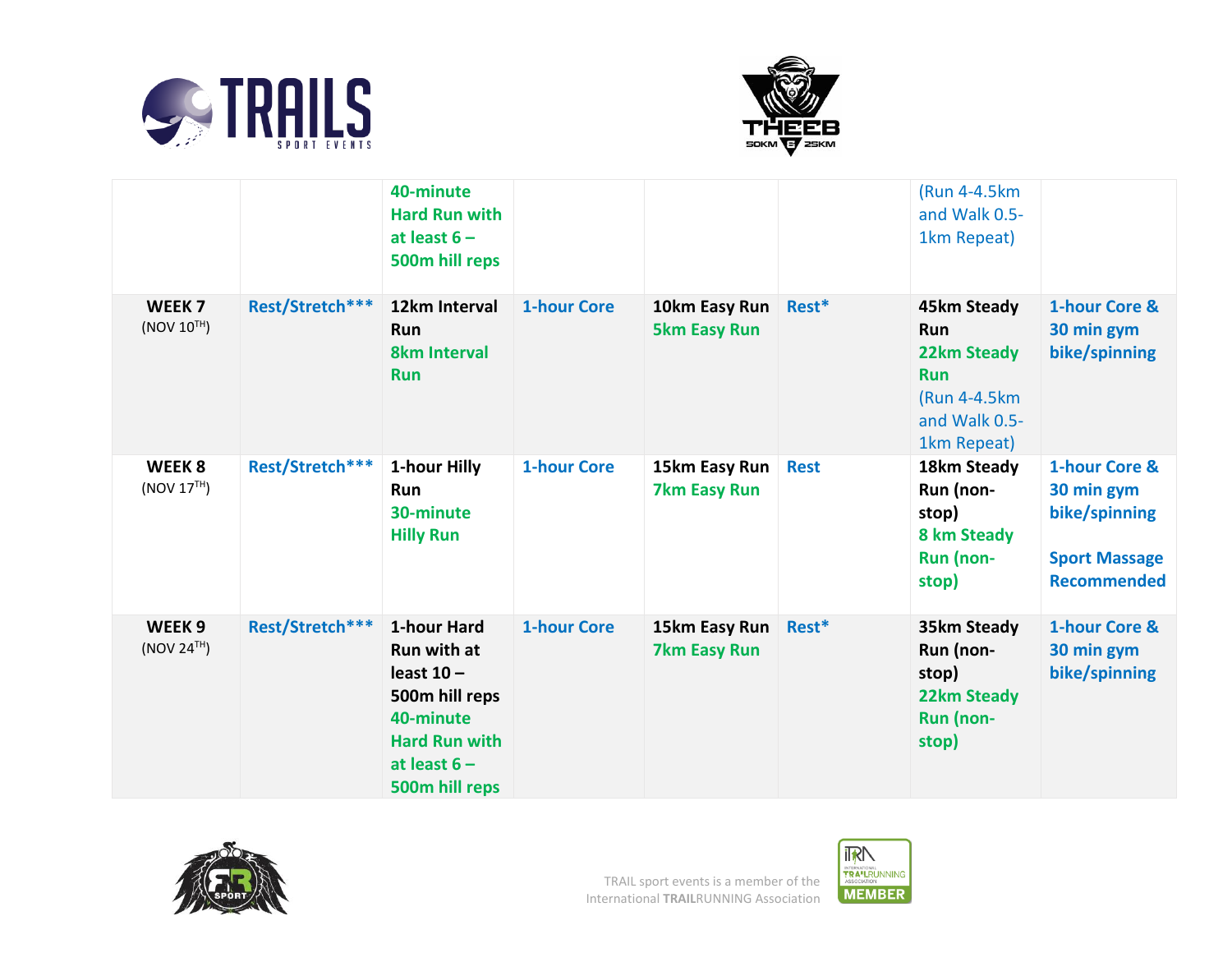



| <b>WEEK 10</b><br>(DEC $1^{ST}$ )                       | Rest/Stretch*** | 10km Interval<br><b>Run</b><br><b>6km Interval</b><br><b>Run</b>                           | <b>1-hour Core</b> | 15km Easy Run<br><b>7km Easy Run</b> | <b>Rest</b> | 15km Steady<br>Run (non-<br>stop)<br>10km Steady<br>Run (non-<br>stop) | 1-hour Core &<br>30 min gym<br>bike/spinning<br><b>Sport Massage</b><br><b>Recommended</b> |
|---------------------------------------------------------|-----------------|--------------------------------------------------------------------------------------------|--------------------|--------------------------------------|-------------|------------------------------------------------------------------------|--------------------------------------------------------------------------------------------|
| <b>WEEK 10+1</b><br><b>RACE WEEK</b><br>(DEC $8^{TH}$ ) | Rest/Stretch*** | 10km/5km<br><b>Easy Run with</b><br>30 seconds<br>hard running<br>in middle of<br>every km | <b>Rest</b>        | 5km Easy Run<br><b>3km Easy Run</b>  | <b>Rest</b> | 5km/3km Easy<br><b>Run</b>                                             | <b>Race Day</b><br>Dec 14th                                                                |

**\*Full Rest or go for an easy bike ride or swim for 30-45 minutes**

**\*\* Ease into the long off-road runs if not experienced running trails and do these wearing your hydration pack/backpack to get used to weight and ensure you have sufficient fluids for each session**

**\*\*\*Rest day with a focus on flexibility. You should be stretching every day but maybe on Sunday consider going to stretch class or a low intensity yoga session to focus on flexibility and mobility**

# *General Notes*

- Ensure you have sufficient fluids and nutrition with you for your sessions
- Take a charged phone and emergency contact details with you on your run or walk/run





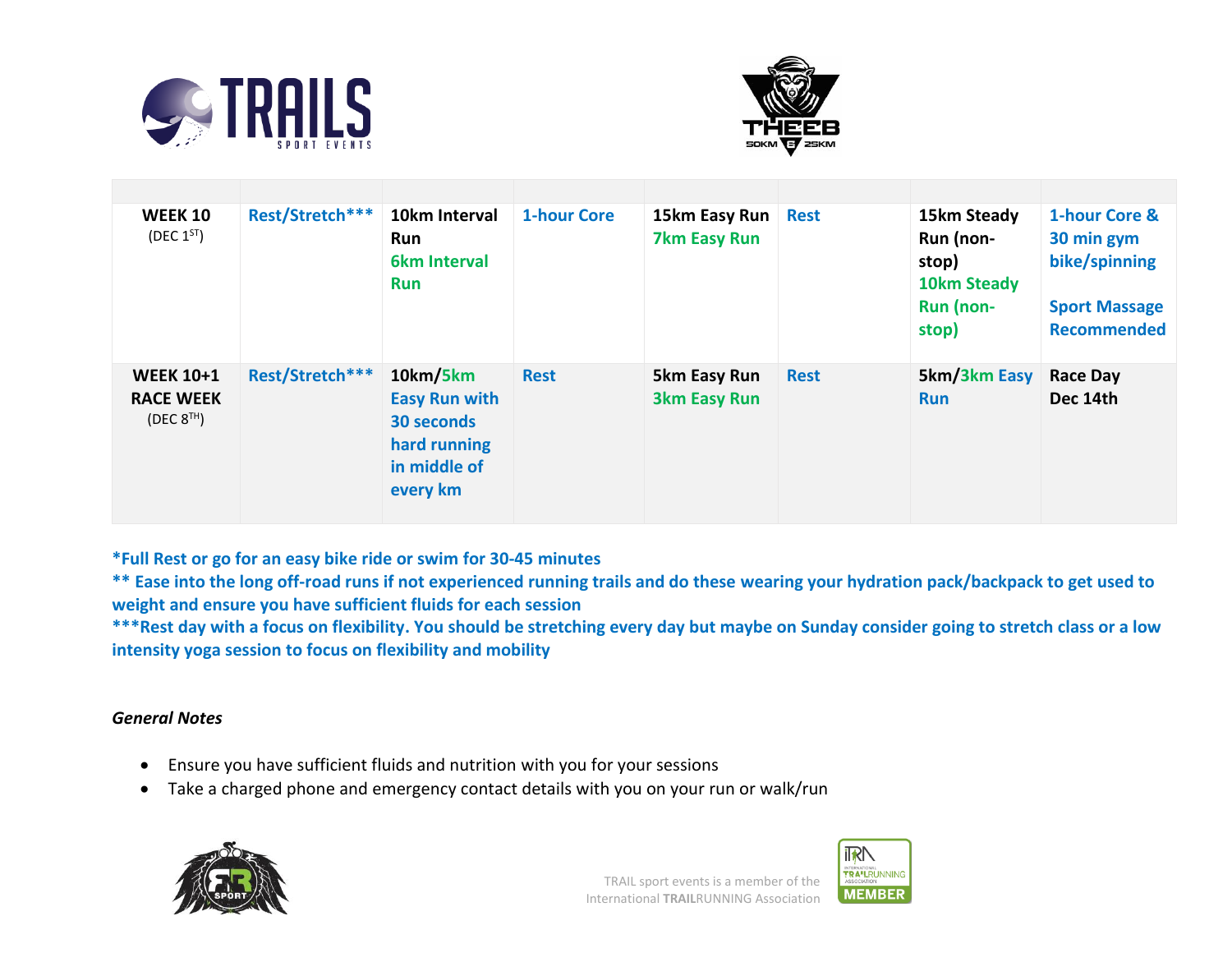



- Ideally train with a group or friend and make sure someone knows where you are going and when to expect you back
- If you feel unwell before the session think about whether it makes sense to proceed or rest and change session to another day.
- If during the session you don't feel well, stop, evaluate and if you don't start to recover/feel better with some rest, seek medical attention immediately.
- Pre and post session take some time to stretch. Here is a video with some basic pre-workout dynamic stretches you might find useful <http://www.youtube.com/watch?v=-g2c6aVktqM>
- To help maintain flexibility we would recommend consider going to a gentle stretch class or getting a qualified sport massage

These training plans are generic, and designed to only provide educational and informative help, to assist you in thinking about and planning your own preparation. Listen to your body and do not push yourself beyond your own limits.

Each person's health, fitness, and nutritional success depends on his or her sporting background, past training and knowledge, experience, commitment, and motivation. If you are uncertain of how to apply the information or carry-out your own preparation, please consult a sport professional to assist.

50K or 25K training involves the potential of physical injury. In using this training plan, you agree that you do so at your own risk and are voluntarily carrying out these activities and assume all risk of injury to yourself. You should consult your physician or other health care professional before starting this or any other fitness program to determine if it is right for your needs.



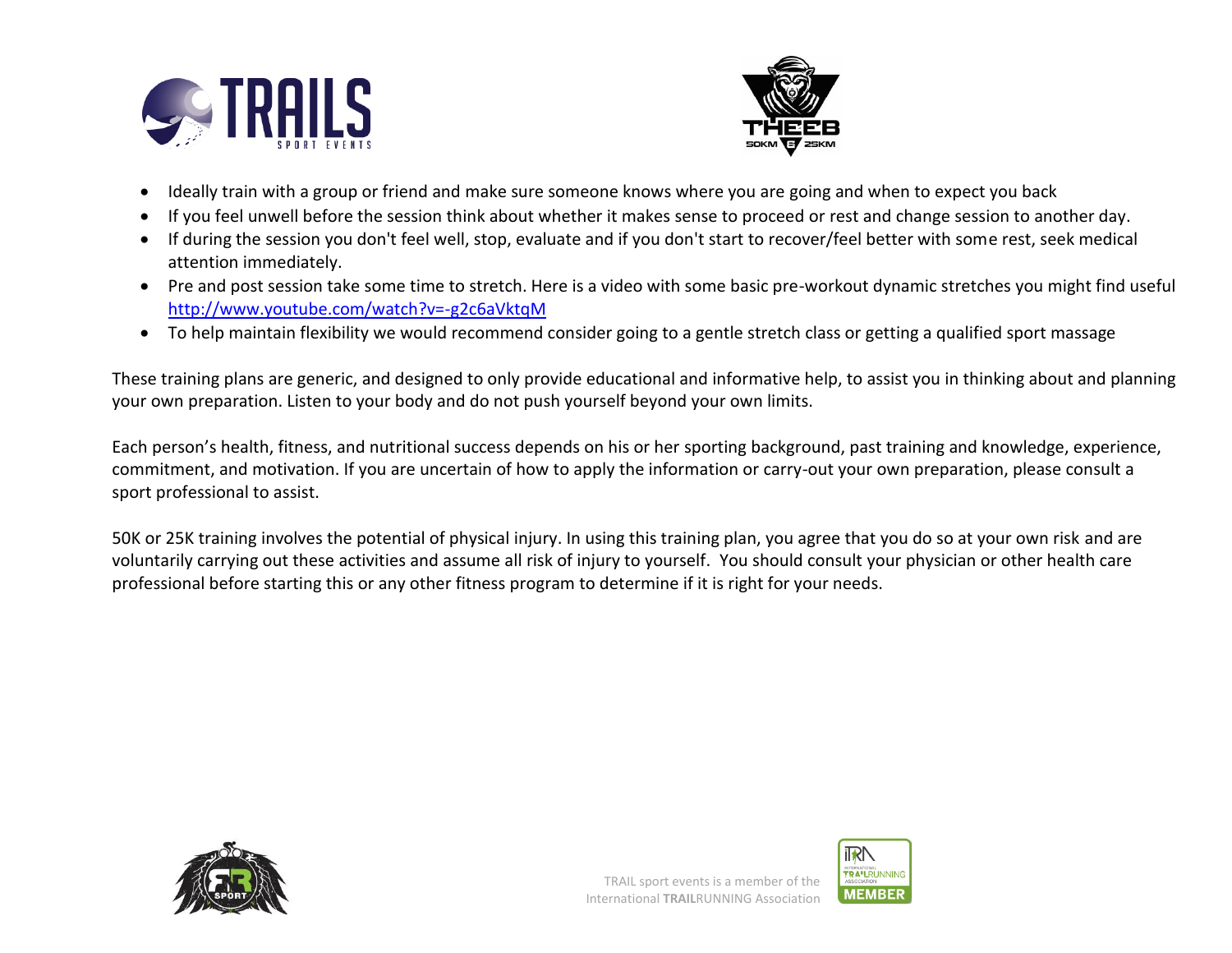



# **10+1 Week Training Plan for Beginner 10km Trail Run**

See glossary for further explanation of terms in training plan.

|                                               | <b>SUNDAY</b>       | <b>MONDAY</b><br><b>(ROAD OR TRAIL FOR</b><br><b>HILLY RUNS-</b><br><b>INTERVAL RUN</b> | <b>TUESDAY</b>    | <b>WEDNESDAY</b><br>(ROAD OR TRAIL<br><b>RUNS</b> ) | <b>THURSDAY</b> | <b>FRIDAY</b><br><b>(IDEALLY ON TRAILS)</b><br><b>FOR THESE RUNS AND</b><br><b>WEARING YOUR</b><br><b>HYDRATION</b><br>PACK/BACKPACK) | <b>SATURDAY</b>                             |
|-----------------------------------------------|---------------------|-----------------------------------------------------------------------------------------|-------------------|-----------------------------------------------------|-----------------|---------------------------------------------------------------------------------------------------------------------------------------|---------------------------------------------|
| WEEK <sub>1</sub><br>(SEPT 29 <sup>TH</sup> ) | <b>Rest/Stretch</b> | 20-minute<br>Walk/Run                                                                   | 30-minute<br>Core | 20-minute<br>Walk/Run                               | Rest*           | 3km Walk/Run                                                                                                                          | 30-minute &<br>30 min gym<br>bike/spinning  |
| WEEK <sub>2</sub><br>(OCT 6 <sup>TH</sup> )   | Rest/Stretch**      | 20-minute<br>Walk/Run                                                                   | 30-minute<br>Core | 20-minute<br>Walk/Run                               | Rest*           | 3km Easy Run                                                                                                                          | 30-minute &<br>30 min gym<br>bike/spinning  |
| WEEK <sub>3</sub><br>(OCT 13 <sup>TH</sup> )  | Rest/Stretch**      | 30-minute<br>Walk/Run                                                                   | 30-minute<br>Core | 20-minute<br>Walk/Run                               | Rest*           | <b>5km Steady</b><br>Run                                                                                                              | 30-minute &<br>30 min gym<br>bike/spinning  |
| WEEK4<br>(OCT 20 <sup>TH</sup> )              | Rest/Stretch**      | 20-minute<br>Walk/Run                                                                   | 30-minute<br>Core | 20-minute<br>Walk/Run                               | Rest*           | 3km Easy Run                                                                                                                          | Rest<br><b>Sport Massage</b><br>Recommended |
| WEEK <sub>5</sub><br>(OCT 27 <sup>TH</sup> )  | Rest/Stretch**      | 30-minute<br><b>Hilly</b><br>Walk/Run                                                   | 30-minute<br>Core | 20-minute<br>Walk/Run                               | Rest*           | <b>5km Steady</b><br>Run                                                                                                              | 30-minute &<br>30 min gym<br>bike/spinning  |



**IRN** INTERNATIONAL<br>TRA<sup>N</sup>LRUNNING<br>ASSOCIATION **MEMBER**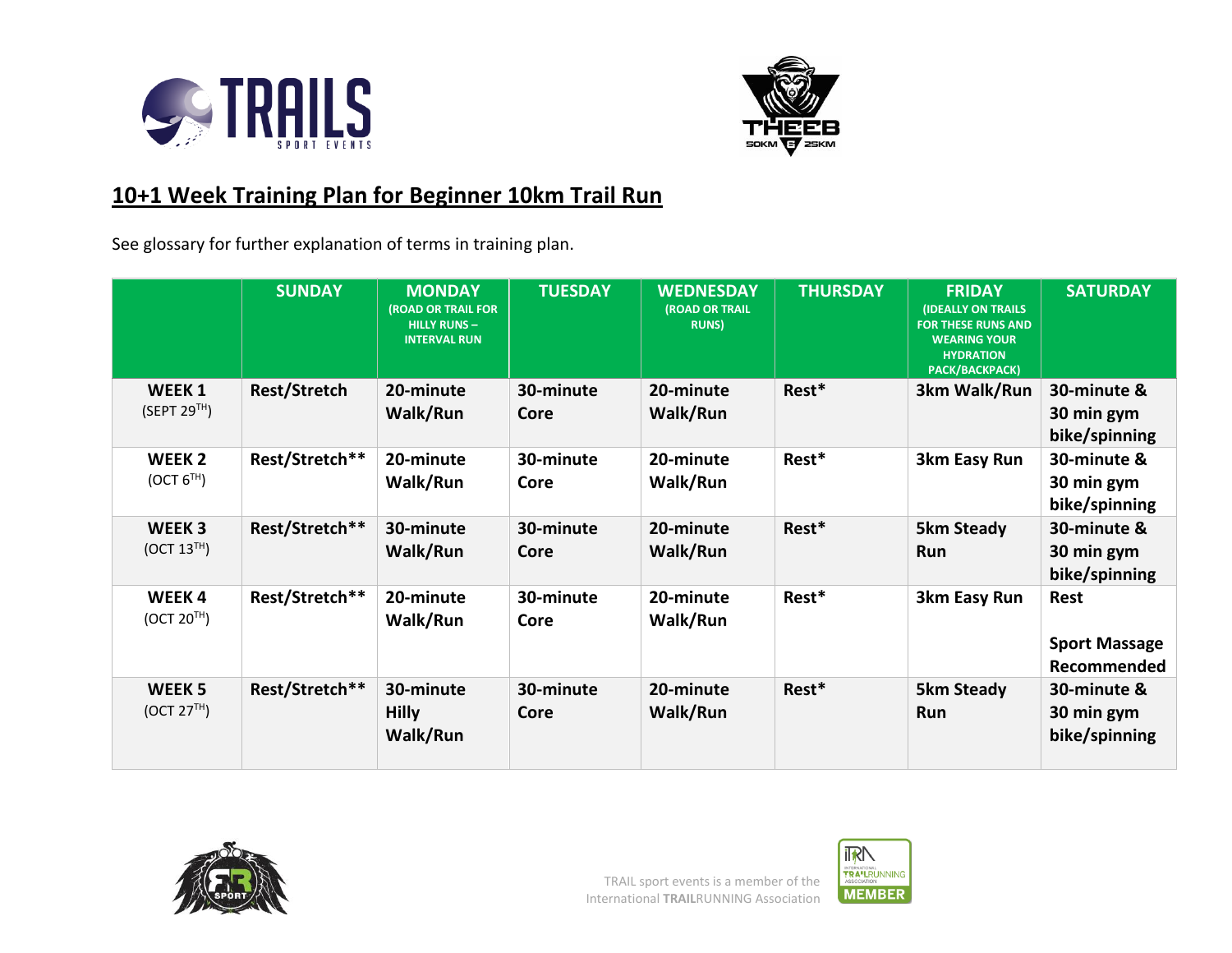



| WEEK 6<br>(NOV 3 <sup>RD</sup> )                               | Rest/Stretch** | 30-minute<br><b>Hilly</b><br>Walk/Run | 30-minute<br>Core | 30-minute<br>Walk/Run        | Rest*       | 7km Steady<br>Run<br>(Run 3km and<br>Walk 0.5km<br>Repeat)          | 30-minute &<br>30 min gym<br>bike/spinning                                          |
|----------------------------------------------------------------|----------------|---------------------------------------|-------------------|------------------------------|-------------|---------------------------------------------------------------------|-------------------------------------------------------------------------------------|
| WEEK <sub>7</sub><br>(NOV 10 <sup>TH</sup> )                   | Rest/Stretch** | 30-minute<br><b>Hilly</b><br>Walk/Run | 30-minute<br>Core | 30-minute<br>Walk/Run        | Rest*       | <b>8km Steady</b><br>Run<br>(Run 3.5km<br>and walk<br>0.5km Repeat) | 30-minute &<br>30 min gym<br>bike/spinning                                          |
| WEEK <sub>8</sub><br>(NOV 17 <sup>TH</sup> )                   | Rest/Stretch** | 40-minute<br><b>Hilly</b><br>Walk/Run | 30-minute<br>Core | 30-minute<br>Walk/Run        | Rest*       | 7km Steady<br>Run<br>(Run 3km and<br>Walk 0.5km<br>Repeat)          | <b>REST</b><br><b>Sport Massage</b><br>Recommended                                  |
| WEEK <sub>9</sub><br>(NOV 24 <sup>TH</sup> )                   | Rest/Stretch** | 30-minute<br><b>Hilly</b><br>Walk/Run | 30-minute<br>Core | 30-minute<br>Walk/Run        | Rest*       | 9km Steady<br><b>Run</b><br>(Run 2.5km<br>and Walk<br>0.5km Repeat) | 30-minute &<br>30 min gym<br>bike/spinning                                          |
| <b>WEEK 10</b><br>(DEC $1^{ST}$ )                              | Rest/Stretch** | 30-minute<br><b>Hilly</b><br>Walk/Run | 30-minute<br>Core | 20-minute<br><b>Easy Run</b> | Rest*       | <b>5km Steady</b><br>Run                                            | 1-hour Core &<br>30 min gym<br>bike/spinning<br><b>Sport Massage</b><br>Recommended |
| <b>WEEK 10+1</b><br><b>RACE WEEK</b><br>(DEC 8 <sup>TH</sup> ) | Rest/Stretch** | 20-minute<br>Walk/Run                 | <b>Rest</b>       | 20-minute<br>Walk/Run        | <b>Rest</b> | 10-minute<br>Walk/Run                                               | <b>Race Day</b><br>Dec 14th                                                         |



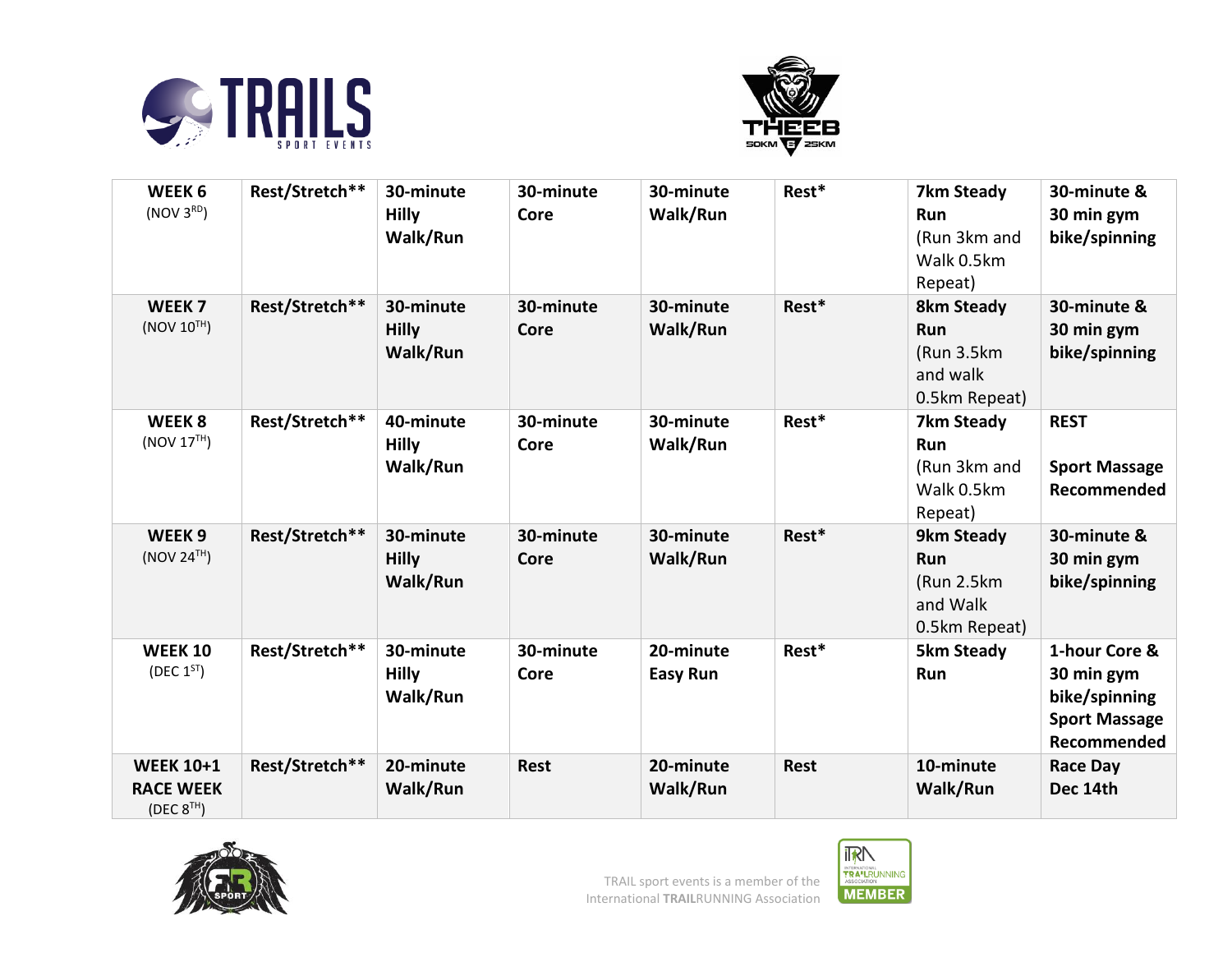



**\*Full Rest or go for an easy bike ride or swim 30 minutes**

**\*\*Rest day with a focus on flexibility. You should be stretching every day but maybe on Sunday consider going to stretch class or a low intensity yoga session to focus on flexibility and mobility**

#### *General Notes*

- Ensure you have sufficient fluids and nutrition with you for your sessions
- Take a charged phone and emergency contact details with you on your run or walk/run
- Ideally train with a group or friend and make sure someone knows where you are going and when to expect you back
- If you feel unwell before the session think about whether it makes sense to proceed or rest and change session to another day.
- If during the session you don't feel well, stop, evaluate and if you don't start to recover/feel better with some rest, seek medical attention immediately.
- Pre and post session take some time to stretch. Here is a video with some basic pre-workout dynamic stretches you might find useful <http://www.youtube.com/watch?v=-g2c6aVktqM>
- To help maintain flexibility we would recommend consider going to a gentle stretch class or getting a qualified sport massage

These training plans are generic, and designed to only provide educational and informative help, to assist you in thinking about and planning your own preparation. Listen to your body and do not push yourself beyond your own limits.

Each person's health, fitness, and nutritional success depends on his or her sporting background, past training and knowledge, experience, commitment, and motivation. If you are uncertain of how to apply the information or carry-out your own preparation, please consult a sport professional to assist.



**IRN TRA'L**RUNNING **MEMBER**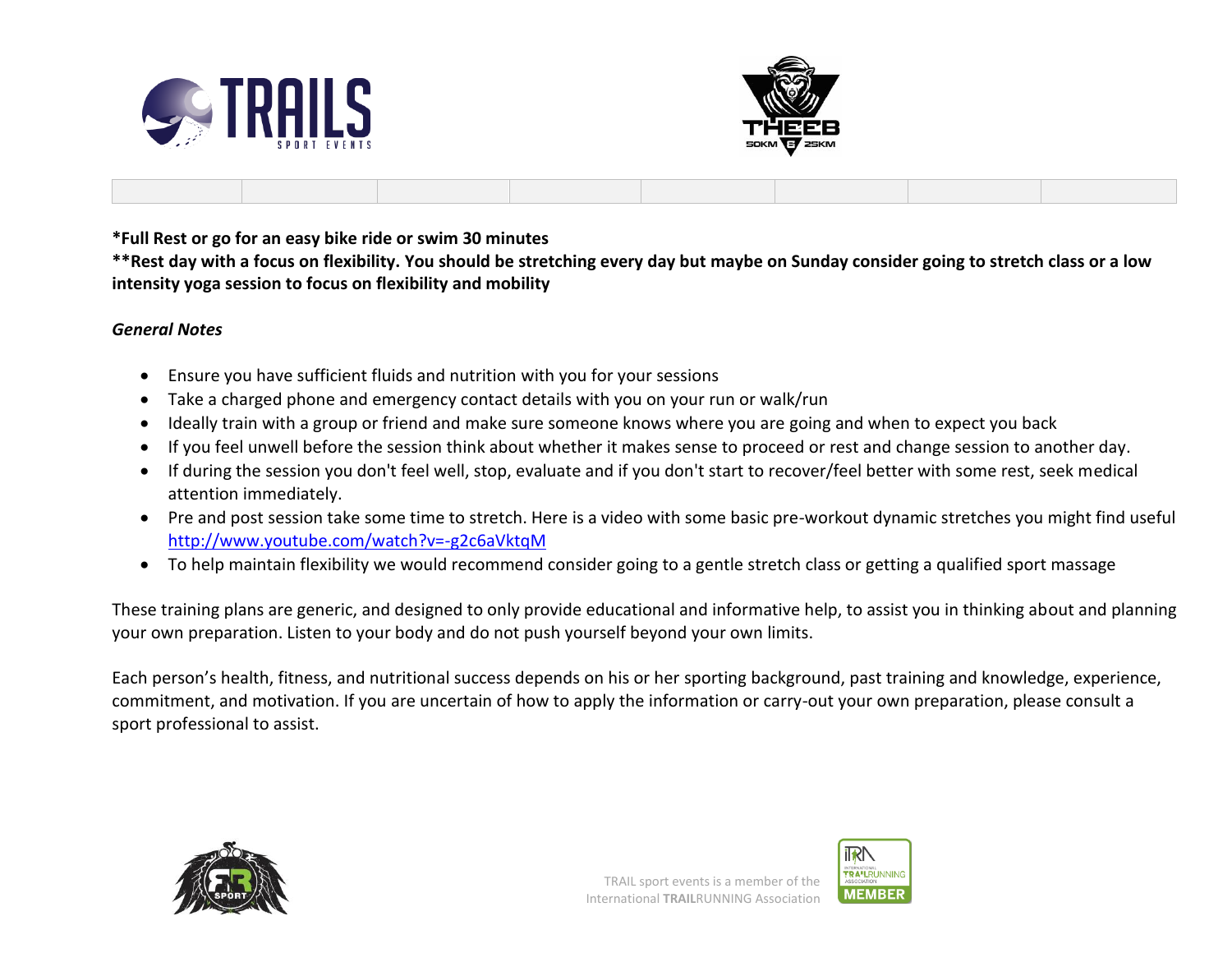



10K training involves the potential of physical injury. In using this training plan, you agree that you do so at your own risk and are voluntarily carrying out these activities, and assume all risk of injury to yourself. You should consult your physician or other health care professional before starting this or any other fitness program to determine if it is right for your needs.



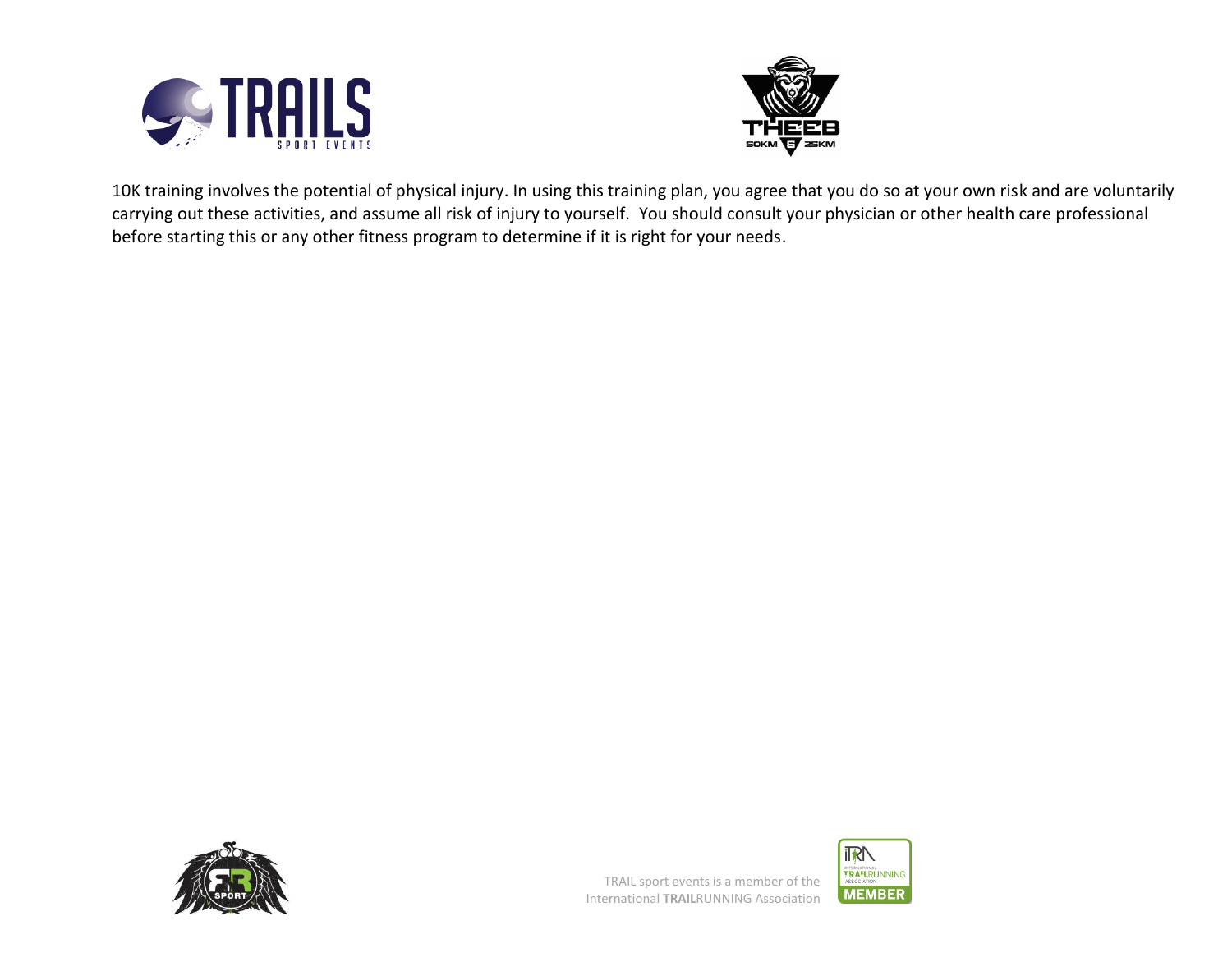



# **Glossary of Terms**

- *Easy (Recovery) -* Easy efforts are exactly that, easy. You should be maintaining good technique during the activity (running with form not jogging). These sessions are about active recovery. They are designed to help you improve mobility and maintaining consistency that will help your body make the adaptations you are working on. Typically, these are heart rate zones 1 and 2 efforts. At this intensity you will be able to hold full conversations.
- *Steady (Race pace) -* Steady is a pace that you can consistently hold for the entire effort. You should be able to talk comfortably when needed, but not hold a constant conversation. You are focused, and it is a proper effort, but you are not pushing so hard that you wouldn't be able to maintain the same steady effort immediately again in an interval session or the next day for a long steady effort. Zone wise this will typically be heart rate zones 2 (upper end of range) and 3.
- *Hard -* Hard is the maximum effort that you can maintain consistently and aerobically for the duration of the activity. At the end of the activity (distance or time), you should feel like you could not have maintained the effort for another distance or time unit aerobically. At this level of intensity, you probably can only get out short sentences or words. This is the athlete in the race zone. Typically, this is heart rate zones 4 (upper end of range) and 5a.
- *Very Hard (Sprint/Hill/Anaerobic effort) –* This is close to/your anaerobic pace, this is an effort that you cannot maintain for more than 2-minute. At this pace you will not be able to talk, and during these efforts you will may feel 'the burn'. This is heart rate zone 5b/c.
- *Interval Run* Intervals are designed to help you build your speed, and an activity often ignored in distance training plans, but one that will serve you well on hills or tough sections. Carry them out as follows;
	- o **1 st Km –** Easy Run
	- o **All other Kms, run to this pattern:**
	- o 400m Hard Run
	- o 400m Very Hard Run
	- o 200m Easy Run/Walk
	- o Repeat
	- o **Last Km –** Easy Run